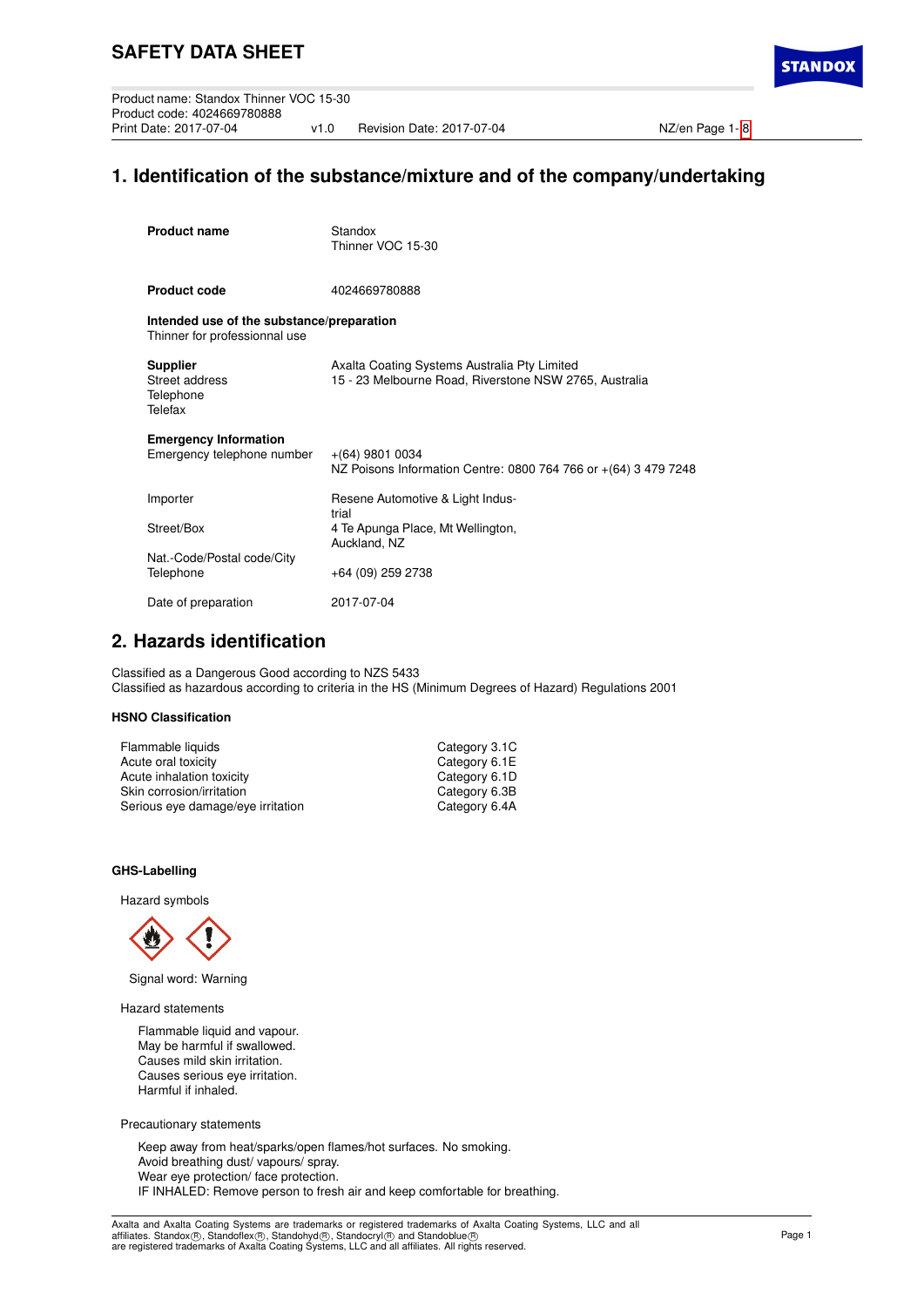Call a POISON CENTER/doctor if you feel unwell. If eye irritation persists: Get medical advice/ attention. Store in a well-ventilated place. Keep cool.

**Other hazards which do not result in classification** None known.

# **3. Composition/information on ingredients**

**Pure substance/mixture** Mixture

### **Hazardous components**

| CAS-No.    | Chemical name            | Concentration | <b>GHS Hazardous</b> |
|------------|--------------------------|---------------|----------------------|
| $110-12-3$ | 5-methylhexan-2-one      | $70 - 80%$    |                      |
| 123-86-4   | n-butyl acetate          | $10 - 20%$    | $\sqrt{ }$           |
| 108-83-8   | 2,6-dimethylheptan-4-one | $5 - 10%$     | $\sqrt{ }$           |
| 19549-80-5 | 4,6-dimethylheptan-2-one | $1 - 3%$      | $\sqrt{}$            |

Non-regulated ingredients 0.1 - 1.0%

## **4. First aid measures**

### **Eye contact**

Remove contact lenses. Irrigate copiously with clean, fresh water for at least 15 minutes, holding the eyelids apart. Seek medical advice.

### **Skin contact**

Do NOT use solvents or thinners. Take off all contaminated clothing immediately. Wash skin thoroughly with soap and water or use recognized skin cleanser. If skin irritation persists, call a physician.

### **Inhalation**

Avoid inhalation of vapour or mist. Move to fresh air in case of accidental inhalation of vapours. If breathing is irregular or stopped, administer artificial respiration. If unconscious place in recovery position and seek medical advice. If symptoms persist, call a physician.

### **Ingestion**

If swallowed, seek medical advice immediately and show this safety data sheet (SDS) or product label. Do NOT induce vomiting. Keep at rest.

### **Most Important Symptoms/effects, acute and delayed**

### **Inhalation**

May cause nose and throat irritation. May cause nervous system depression characterized by the following progressive steps: headache, dizziness, nausea, staggering gait, confusion, unconsciousness. Reports have associated repeated and prolonged overexposure to solvents with permanent brain and nervous system damage.

### **Ingestion**

May result in gastrointestinal distress.

### **Skin or eye contact**

May cause irritation or burning of the eyes. Repeated or prolonged liquid contact may cause skin irritation with discomfort and dermatitis.

### **Notes to physician**

No data available on the product. See section 3 and 11 for hazardous ingredients found in the product.

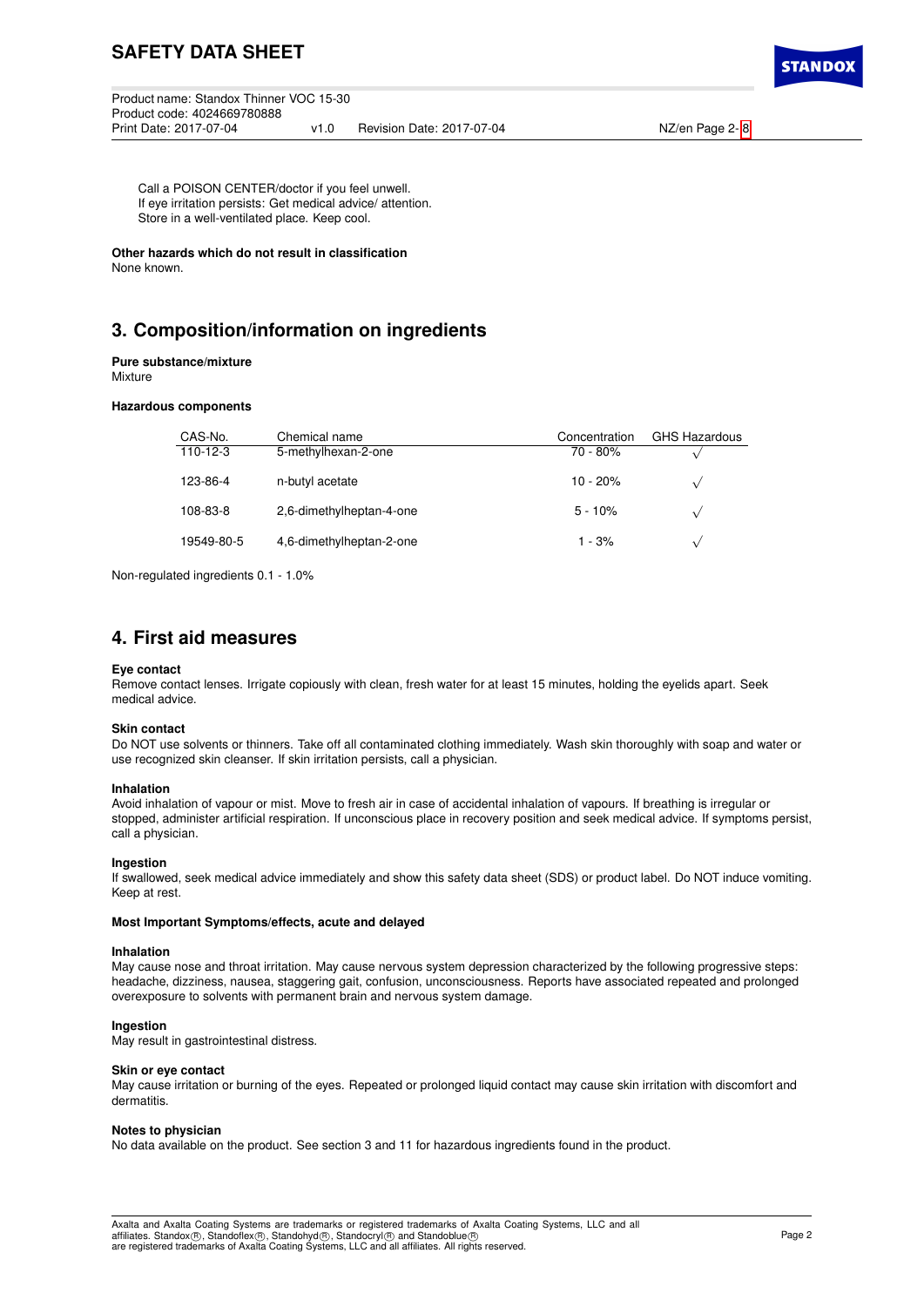Product name: Standox Thinner VOC 15-30 Product code: 4024669780888 v1.0 Revision Date: 2017-07-04 NZ/en Page 3- [8](#page-7-0) **TANDO** 

### **5. Firefighting measures**

### **Suitable extinguishing media**

Universal aqueous film-forming foam, Carbon dioxide (CO2), Dry chemical, Water spray.

### **Extinguishing media which shall not be used for safety reasons**

High volume water jet

### **Specific hazards**

Flammable liquid and vapour. Vapours may form explosive mixtures with air. Remove all sources of ignition. Solvent vapours are heavier than air and may spread along floors. Do not allow run-off from fire fighting to enter drains or water courses. Never use pressure to empty container: container is not a pressure vessel. Always keep in containers of same material as the original one.

### **Special Protective Equipment and Fire Fighting Procedures**

Wear as appropriate: Full protective flameproof clothing. Wear self-contained breathing apparatus for firefighting if necessary. In the event of fire, cool tanks with water spray.

### **6. Accidental release measures**

#### **Personal precautions**

Keep in a well-ventilated place. Keep away from sources of ignition. Comply with safety directives (see chapters 7 and 8). Do not inhale vapours.

#### **Environmental precautions**

Do not let product enter drains. Notify the respective authorities in accordance with local law in the case of contamination of rivers, lakes or waste water systems.

#### **Methods for cleaning up**

Contain and collect spillage with non-combustible absorbent materials, e.g. sand, earth, vermiculite, diatomaceous earth and place in container for disposal according to local regulations. Clean preferably with a detergent; avoid use of solvents.

## **7. Handling and storage**

### **Safe handling advice**

Prevent the creation of flammable or explosive concentrations of vapour in air and avoid vapour concentration higher than the occupational exposure limits. The product should only be used in areas from which all naked lights and other sources of ignition have been excluded. Preparation may charge electrostatically: always use grounded leads when transferring from one container to another.

Operators should wear antistatic footwear and clothing. No sparking tools should be used. Avoid skin and eye contact. Do not breathe vapours or spray mist. Smoking, eating and drinking should be prohibited in the application area.

### **Storage**

### **Suitable storage conditions**

Observe label precautions. Refer to Technical Data Sheet (TDS) for further information about storage temperature. Store in a dry, well ventilated place away from sources of heat, ignition and direct sunlight. No smoking. Prevent unauthorized access. Containers which are opened must be carefully resealed and kept upright to prevent leakage.

#### **Suitable container and packaging materials for safe storage**

Always keep in containers made of the same material as the supply container.

### **8. Exposure controls/personal protection**

#### **National occupational exposure limits**

Chemical name

| 5-methylhexan-2-one | TWA | 50 ppm         |
|---------------------|-----|----------------|
|                     | TWA | $234$ mg/m $3$ |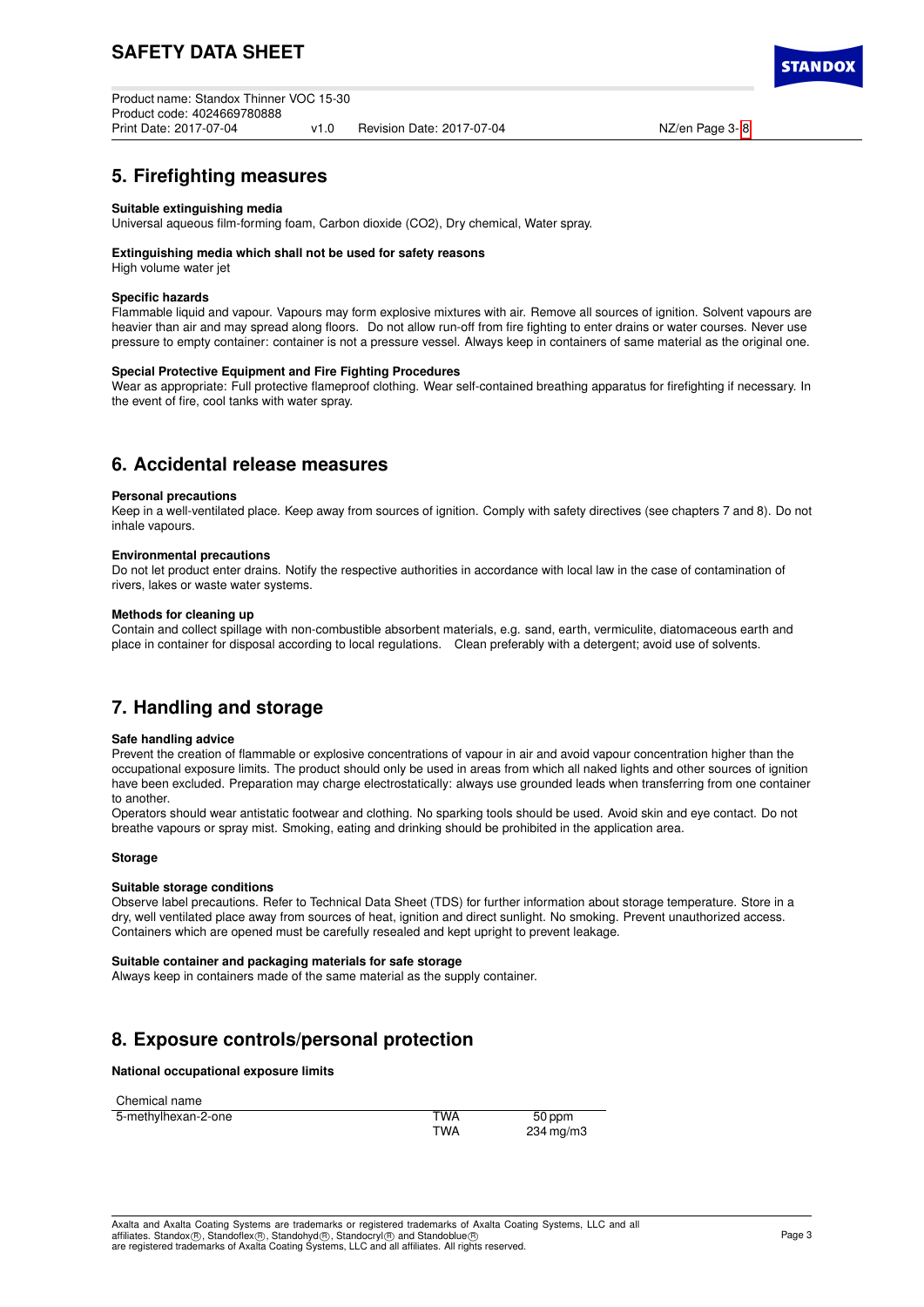| Product name: Standox Thinner VOC 15-30 |      |                           |
|-----------------------------------------|------|---------------------------|
| Product code: 4024669780888             |      |                           |
| Print Date: 2017-07-04                  | v1 0 | Revision Date: 2017-07-04 |

NZ/en Page 4- [8](#page-7-0)

### Chemical name

| n-butyl acetate          | TWA               | $150$ ppm                        |
|--------------------------|-------------------|----------------------------------|
|                          | <b>TWA</b>        | $713 \,\mathrm{mg/m}$            |
|                          | <b>STEL</b>       | $200$ ppm                        |
|                          | <b>STEL</b>       | $950 \,\mathrm{mg/m}$            |
| 2,6-dimethylheptan-4-one | <b>TWA</b><br>TWA | 25 ppm<br>$145 \,\mathrm{mq/m3}$ |

### **Engineering measures**

Provide adequate ventilation.This should be achieved by a good general extraction and -if practically feasible- by the use of a local exhaust ventilation.If these are not sufficient to maintain concentrations of particulates and solvent vapour below the OEL, suitable respiratory protection must be worn.

### **Glossary**

CEIL Ceiling exposure limit

STEL Short term exposure limit

TWA Time weighted average

### **Protective equipment**

Personal protective equipment should be worn to prevent contact with eyes, skin or clothing.

### **Respiratory protection**

In case of insufficient ventilation, wear suitable respiratory equipment.

### **Eye protection**

Use safety eyewear designed to protect against splash of products.

### **Hand protection**

The breakthrough time of gloves is unknown for the product itself. The glove material given is recommended on basis of the substances in the preparation.

| Chemical name   | Glove material          |                      | Glove thickness Break through time |
|-----------------|-------------------------|----------------------|------------------------------------|
| n-butyl acetate | Viton $(R)$ $\circledR$ | $0.7$ mm             | 10 MIN                             |
|                 | Nitrile rubber          | $0.33 \,\mathrm{mm}$ | 30 MIN                             |

The protective glove should be checked in each case for their work specific suitability (e.g. mechanical stability, product compatibility, and anti-static properties). When the intended use is for spray application a nitrile glove of the chemical resistance group 3 (e.g. Dermatril (R) glove) is to be used. After contamination, the glove has to be changed. If immersing the hands into the product is not avoidable (e.g. maintenance work) a butyl or fluorocarbon rubber glove should be used. When skin exposure may occur to materials specified in section 3 of this SDS, advice should be sought from the glove supplier as to appropriate type to use with this product and the permeation breakthrough times. Care should be taken when working with sharp edged articles as these can easily damage the gloves and make them ineffective. The instructions and information provided by the glove supplier on use, storage, maintenance and replacement must be followed. Damaged gloves or those showing signs of wear should be replaced immediately.

### **Skin and body protection**

Wear suitable protective clothing. Personnel should wear antistatic clothing made of natural fiber or of high temperature resistant synthetic fiber.

### **Hygiene measures**

Wash skin thoroughly with soap and water or use recognized skin cleanser. Do not use organic solvents!

## **9. Physical and chemical properties**

### **Appearance**

**Form :** liquid **Colour:** clear **Odour:** Characteristic Solvent Odor **Odor Threshold :** No data available

| рH               | Not applicable            |                    |
|------------------|---------------------------|--------------------|
| Freezing point   | Not applicable.           |                    |
| Boiling point    | $125\,^{\circ}\mathrm{C}$ |                    |
| Flash point      | $34^{\circ}$ C            | <b>EN ISO 3679</b> |
| Evaporation rate | Slower than Ether         |                    |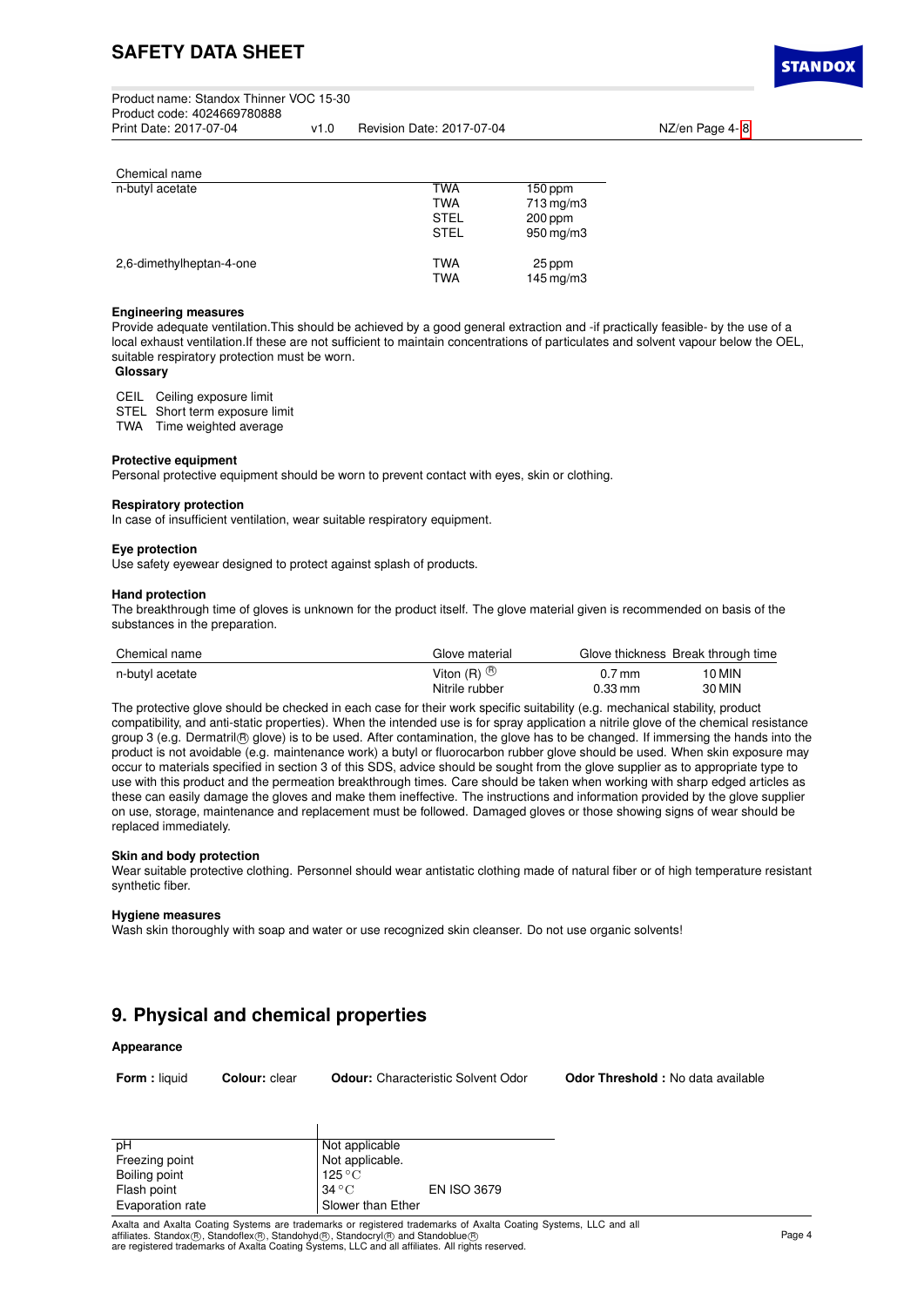| Product name: Standox Thinner VOC 15-30 |      |                           |
|-----------------------------------------|------|---------------------------|
| Product code: 4024669780888             |      |                           |
| Print Date: 2017-07-04                  | v1 0 | Revision Date: 2017-07-04 |

NZ/en Page 5- [8](#page-7-0)

| 6.9 hPa                                       |
|-----------------------------------------------|
| partly miscible                               |
| No data available                             |
| 0.83 $q/cm^3$<br>DIN 53217/ISO 2811           |
| No data available                             |
| $345\,^{\circ}\mathrm{C}$<br><b>DIN 51794</b> |
|                                               |
| ISO 2431-1993 6 mm                            |
|                                               |

## **10. Stability and reactivity**

### **Stability**

Stable

### **Hazardous polymerisation**

Will not occur.

### **Conditions to avoid**

Stable under recommended storage and handling conditions (see section 7).

### **Materials to avoid**

Keep away from oxidizing agents, strongly alkaline and strongly acid materials in order to avoid exothermic reactions.

#### **Hazardous decomposition products**

When exposed to high temperatures may produce hazardous decomposition products such as carbon monoxide and dioxide, smoke, oxides of nitrogen.

## **11. Toxicological information**

### **Information on likely routes of exposure**

### **Inhalation**

May cause nose and throat irritation. May cause nervous system depression characterized by the following progressive steps: headache, dizziness, nausea, staggering gait, confusion, unconsciousness. Reports have associated repeated and prolonged overexposure to solvents with permanent brain and nervous system damage.

### **Ingestion**

May result in gastrointestinal distress.

#### **Skin or eye contact**

May cause irritation or burning of the eyes. Repeated or prolonged liquid contact may cause skin irritation with discomfort and dermatitis.

**Delayed and immediate effects and also chronic effects from short and long term exposure:**

**Acute oral toxicity**

5-methylhexan-2-one Category 5

**Acute dermal toxicity** not hazardous

#### **Acute inhalation toxicity**

5-methylhexan-2-one Category 4

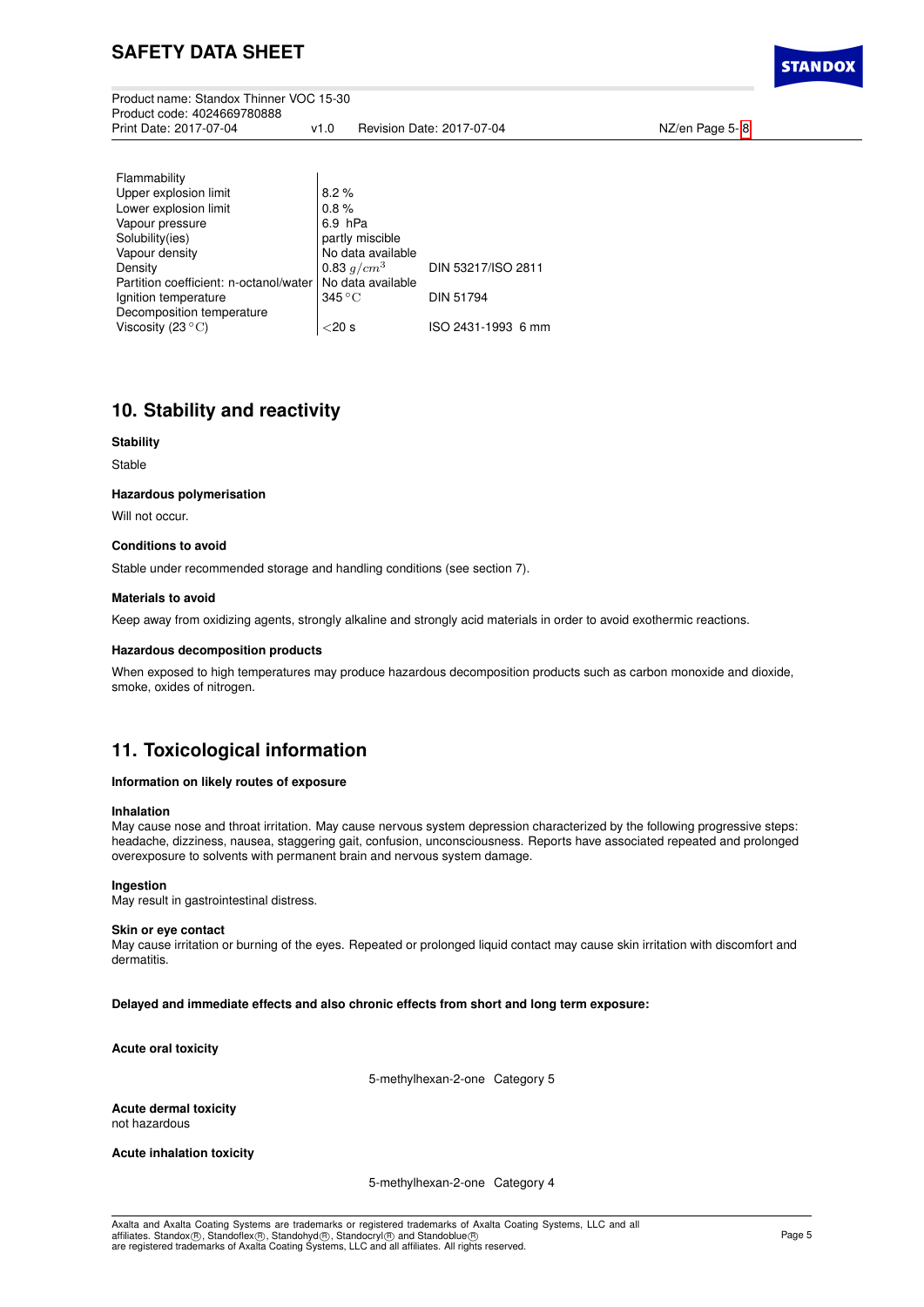| Product name: Standox Thinner VOC 15-30 |      |                         |
|-----------------------------------------|------|-------------------------|
| Product code: 4024669780888             |      |                         |
| Print Date: 2017-07-04                  | v1 0 | Revision Date: 2017-07- |

% of unknown composition: 0 %

| <b>Skin corrosion/irritation</b> |  |
|----------------------------------|--|
|                                  |  |

| 5-methylhexan-2-one Category 3<br>n-butyl acetate | Category 3 |
|---------------------------------------------------|------------|
|                                                   |            |

**Serious eye damage/eye irritation**

5-methylhexan-2-one Category 2A

### **Respiratory sensitisation**

Not classified according to GHS criteria

#### **Skin sensitisation**

Not classified according to GHS criteria

### **Germ cell mutagenicity**

Not classified according to GHS criteria

#### **Carcinogenicity** Not classified according to GHS criteria

**Toxicity for reproduction**

Not classified according to GHS criteria

**Target Organ Systemic Toxicant - Single exposure** Not classified according to GHS criteria

**Target Organ Systemic Toxicant - Repeated exposure** Not classified according to GHS criteria

### **Aspiration toxicity**

Not classified according to GHS criteria

### **Numerical measures of toxicity (acute toxicity estimation (ATE),etc. )**

No information available.

### **Symptoms related to the physical, chemical and toxicological characteristics**

Exposure to component solvents vapours concentration in excess of the stated occupational exposure limit may result in adverse health effect such as mucous membrane and respiratory system irritation and adverse effect on kidney, liver and central nervous system. Symptoms and signs include headache, dizziness, fatigue, muscular weakness, drowsiness and in extreme cases, loss of consciousness. Through skin resorbtion, solvents can cause some of the effects described here. Repeated or prolonged contact with the preparation may cause removal of natural fat from the skin resulting in non-allergic contact dermatitis and absorption through the skin. The liquid splashed in the eyes may cause irritation and reversible damage.

## **12. Ecological information**

Product does not contain any environmentally hazardous substances and product is not classified per GHS

### **Ecotoxicity effects**

There are no data available on the product itself. The product should not be allowed to enter drains or watercourses.

### **Chronic aquatic toxicity**

% of unknown composition 0%

### **Persistence and degradability**

No information available.

### **Bioaccumulation**

No information available.



Print Date: 2017-07-04 v1.0 NZ/en Page 6- [8](#page-7-0)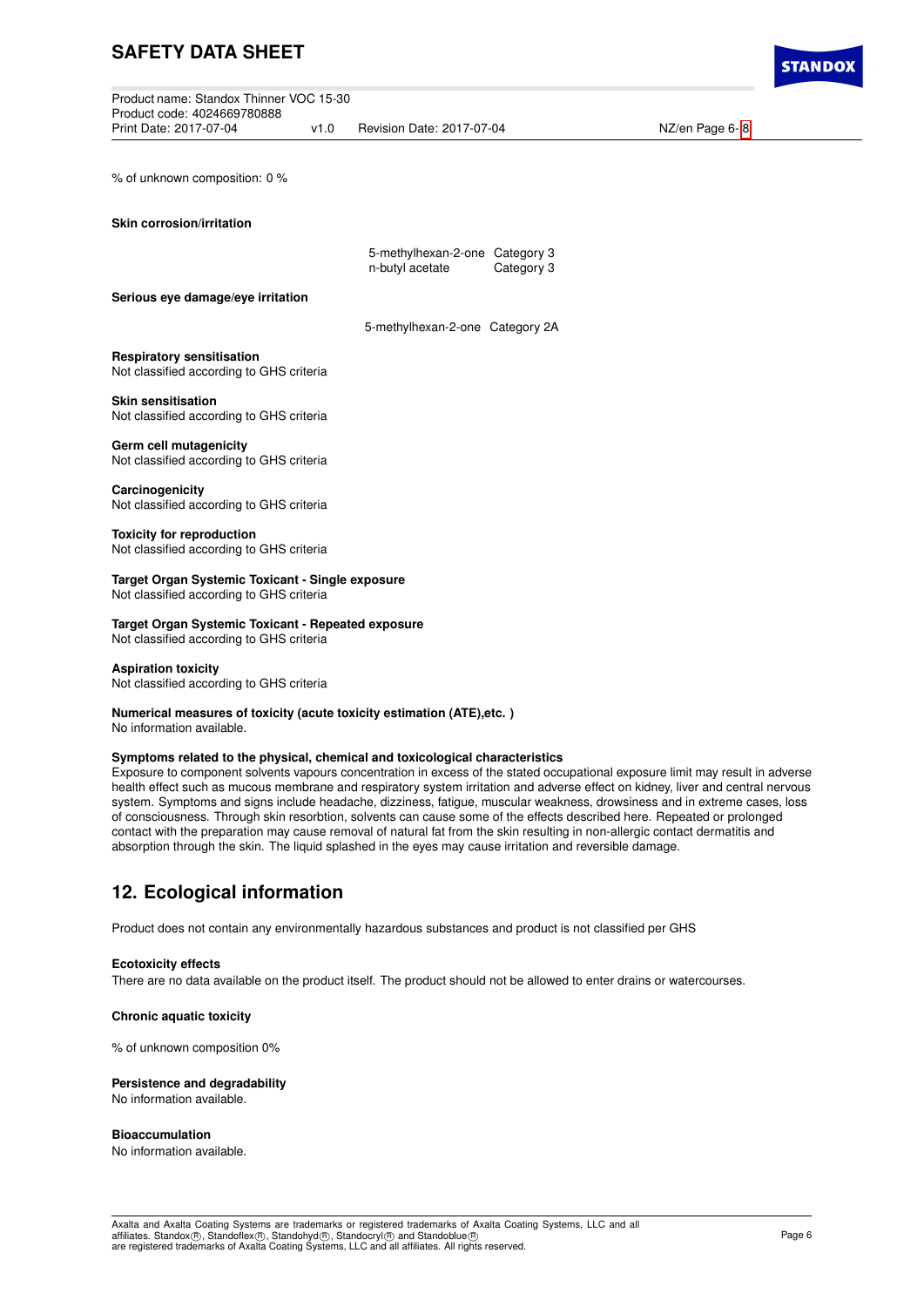Product name: Standox Thinner VOC 15-30 Product code: 4024669780888 v1.0 Revision Date: 2017-07-04 NZ/en Page 7- [8](#page-7-0)

**STANDO)** 

**Mobility in soil**

No information available.

### **Other adverse effects**

No information available.

## **13. DISPOSAL CONSIDERATIONS**

### **Waste disposal methods**

Dispose of in accordance with local regulations.

### **Disposal considerations**

A disposal process that converts the waste into energy is recommended. If this is not possible the hazardous waste must be disposed of by incineration.

### **14. Transport information**

| <b>NZS5433</b><br>Proper shipping name:                                                                                | PAINT RELATED MATERIAL            |
|------------------------------------------------------------------------------------------------------------------------|-----------------------------------|
| UN number:<br>Hazard Class:<br>Packing group:<br>Hazchem Code:                                                         | 1263<br>3<br>Ш<br>3Y              |
| IMDG (Sea transport)<br>Proper shipping name:                                                                          | PAINT RELATED MATERIAL            |
| UN number:<br>Hazard Class:<br>Subsidiary Hazard Class: Not applicable.<br>Packing group:<br>Marine Pollutant:<br>EmS: | 1263<br>з<br>Ш<br>no<br>$F-E.S-E$ |
| ICAO/IATA (Air transport)<br>Proper shipping name:                                                                     | PAINT RELATED MATERIAL            |
| UN number:<br>Hazard Class:<br>Subsidiary Hazard Class:<br>Packing group:                                              | 1263<br>3<br>Not applicable.<br>Ш |
| enortation)                                                                                                            |                                   |

### **Matters needing attention for transportation**

Confirm that there is no breakage, corrosion, or leakage from the container before shipping. Be sure to prevent damage to cargo by loading so as to avoid falling, dropping, or collapse. Ship in appropriate containers with denotation of the content in accordance with the relevant statutes and rules.

### **15. Regulatory information**

| National regulatory information   |               |
|-----------------------------------|---------------|
| <b>HSNO Approval Code</b>         | HSR002662     |
| <b>HSNO Classification</b>        |               |
| Acute oral toxicity               | Category 6.1E |
| Acute inhalation toxicity         | Category 6.1D |
| Skin corrosion/irritation         | Category 6.3B |
| Serious eye damage/eye irritation | Category 6.4A |
| Flammable liquids                 | Category 3.1C |
|                                   |               |